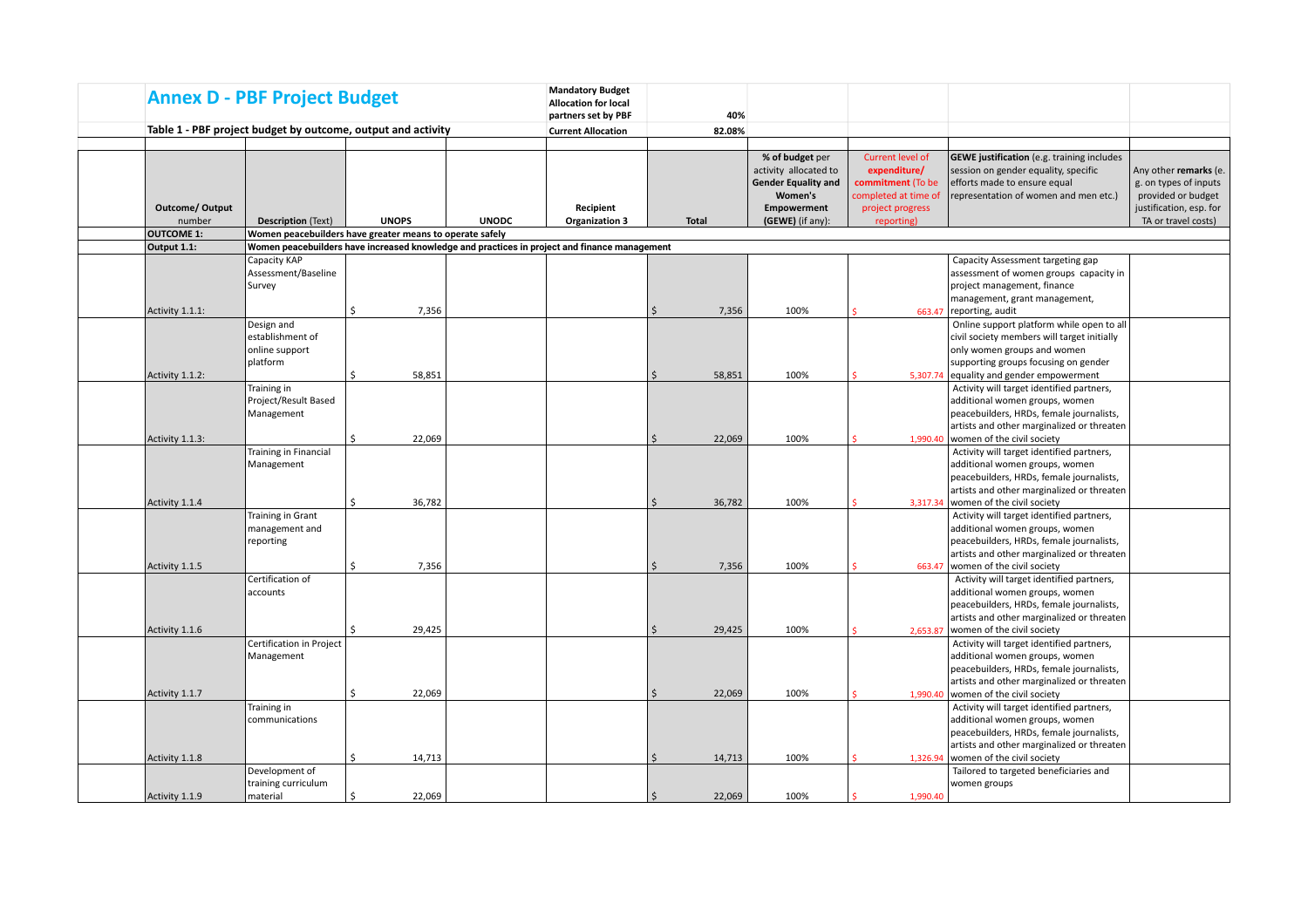|                 |                                     |                      |              |                                                                                  |                                                                                                                                                        |                     |              |            |                       | Related to provide online protection and                                    |  |
|-----------------|-------------------------------------|----------------------|--------------|----------------------------------------------------------------------------------|--------------------------------------------------------------------------------------------------------------------------------------------------------|---------------------|--------------|------------|-----------------------|-----------------------------------------------------------------------------|--|
|                 | Subscription of online              |                      |              |                                                                                  |                                                                                                                                                        |                     |              |            |                       | coaching in for targeted women groups                                       |  |
| Activity 1.1.10 | services                            | ς.                   | 4,414        |                                                                                  |                                                                                                                                                        | Ŝ.                  | 4,414        | 100%       | 398.08                | and civil society                                                           |  |
|                 | <b>Output Total</b>                 |                      | $225,105$ \$ |                                                                                  | $-1$ \$                                                                                                                                                | 5 ا -               | $198,622$ \$ | 198,622.05 | 20,302.12             |                                                                             |  |
| Output 1.2:     |                                     |                      |              | Women peacebuilders have increased financial means to pursue their critical work |                                                                                                                                                        |                     |              |            |                       |                                                                             |  |
|                 | Provision of small                  |                      |              |                                                                                  |                                                                                                                                                        |                     |              |            |                       | Activity will target identified partners,                                   |  |
|                 | sub-grants                          |                      |              |                                                                                  |                                                                                                                                                        |                     |              |            |                       | additional women groups, women                                              |  |
|                 |                                     |                      |              |                                                                                  |                                                                                                                                                        |                     |              |            |                       | peacebuilders, HRDs, female journalists,                                    |  |
|                 |                                     |                      |              |                                                                                  |                                                                                                                                                        |                     |              |            |                       | artists and other marginalized or threaten                                  |  |
| Activity 1.2.1  |                                     | ς.                   | 109,493      |                                                                                  |                                                                                                                                                        |                     | 109,493      | 100%       |                       | 9,875.12 women of the civil society                                         |  |
|                 | Provision of direct                 |                      |              |                                                                                  |                                                                                                                                                        |                     |              |            |                       | Activity will target identified partners,                                   |  |
|                 | grants                              |                      |              |                                                                                  |                                                                                                                                                        |                     |              |            |                       | additional women groups, women                                              |  |
|                 |                                     |                      |              |                                                                                  |                                                                                                                                                        |                     |              |            |                       | peacebuilders, HRDs, female journalists,                                    |  |
|                 |                                     |                      |              |                                                                                  |                                                                                                                                                        |                     |              |            |                       | artists and other marginalized or threaten                                  |  |
| Activity 1.2.2  |                                     |                      | 109,493      |                                                                                  |                                                                                                                                                        |                     | 109,493      | 100%       | 9,875.12              | women of the civil society                                                  |  |
|                 | <b>Output Total</b>                 | $\ddot{\phantom{0}}$ | 218,986      |                                                                                  | $-1$ s                                                                                                                                                 | $\ddot{\mathbf{S}}$ | $218,986$ \$ | 218,986.00 | 19,750.25             |                                                                             |  |
| Output 1.3:     |                                     |                      |              |                                                                                  | Targeted women organisations are supported with the provision of technical services and equipment                                                      |                     |              |            |                       |                                                                             |  |
|                 | Procurement of IT                   |                      |              |                                                                                  |                                                                                                                                                        |                     |              |            |                       | Activity will target identified partners,                                   |  |
|                 | equipment                           |                      |              |                                                                                  |                                                                                                                                                        |                     |              |            |                       | additional women groups, women                                              |  |
|                 |                                     |                      |              |                                                                                  |                                                                                                                                                        |                     |              |            |                       | peacebuilders, HRDs, female journalists,                                    |  |
|                 |                                     |                      |              |                                                                                  |                                                                                                                                                        |                     |              |            |                       | artists and other marginalized or threaten                                  |  |
| Activity 1.3.1  |                                     | ς.                   | 66,207       |                                                                                  |                                                                                                                                                        | Ŝ.                  | 66,207       | 100%       |                       | 13,135.18 women of the civil society                                        |  |
|                 | Provision of IT services            |                      |              |                                                                                  |                                                                                                                                                        |                     |              |            |                       | Activity will target identified partners,                                   |  |
|                 |                                     |                      |              |                                                                                  |                                                                                                                                                        |                     |              |            |                       | additional women groups, women                                              |  |
|                 |                                     |                      |              |                                                                                  |                                                                                                                                                        |                     |              |            |                       | peacebuilders, HRDs, female journalists,                                    |  |
|                 |                                     |                      |              |                                                                                  |                                                                                                                                                        |                     |              |            |                       | artists and other marginalized or threaten                                  |  |
| Activity 1.3.2  |                                     | Ś.                   | 66,207       |                                                                                  |                                                                                                                                                        |                     | 66,207       | 100%       | 5,971.18              | women of the civil society                                                  |  |
|                 | Provision of                        |                      |              |                                                                                  |                                                                                                                                                        |                     |              |            |                       | Activity will target identified partners,                                   |  |
|                 | communication                       |                      |              |                                                                                  |                                                                                                                                                        |                     |              |            |                       | additional women groups, women                                              |  |
|                 | services                            |                      |              |                                                                                  |                                                                                                                                                        |                     |              |            |                       | peacebuilders, HRDs, female journalists,                                    |  |
|                 |                                     |                      |              |                                                                                  |                                                                                                                                                        |                     |              |            |                       | artists and other marginalized or threaten                                  |  |
| Activity 1.3.4  |                                     | Ś.                   | 14,713       |                                                                                  |                                                                                                                                                        |                     | 14,713       | 100%       | 1,326.96              | women of the civil society                                                  |  |
|                 | Provision of                        |                      |              |                                                                                  |                                                                                                                                                        |                     |              |            |                       | Activity will target identified partners,                                   |  |
|                 | translation services                |                      |              |                                                                                  |                                                                                                                                                        |                     |              |            |                       | additional women groups, women                                              |  |
|                 |                                     |                      |              |                                                                                  |                                                                                                                                                        |                     |              |            |                       | peacebuilders, HRDs, female journalists,                                    |  |
|                 |                                     | Ś.                   |              |                                                                                  |                                                                                                                                                        |                     |              |            |                       | artists and other marginalized or threaten                                  |  |
| Activity 1.3.5  |                                     |                      | 14,713       |                                                                                  |                                                                                                                                                        |                     | 14,713       | 100%       | 1,326.96              | women of the civil society                                                  |  |
|                 | Procurement of                      |                      |              |                                                                                  |                                                                                                                                                        |                     |              |            |                       | Provision of geographic and local context                                   |  |
|                 | mapping services                    | Ś.                   |              |                                                                                  |                                                                                                                                                        |                     |              |            |                       | information to build local women support                                    |  |
| Activity 1.3.6  |                                     |                      | 11,035       |                                                                                  |                                                                                                                                                        |                     | 11,035       | 100%       | 995.24                | groups<br>Provision of local data and information                           |  |
|                 | Procurement of<br>research services |                      |              |                                                                                  |                                                                                                                                                        |                     |              |            |                       | to support women groups protection and                                      |  |
|                 |                                     |                      | 14,713       |                                                                                  |                                                                                                                                                        |                     | 14,713       | 100%       |                       |                                                                             |  |
| Activity 1.3.7  | <b>Output Total</b>                 | Ś                    | $187,588$ \$ |                                                                                  | $-1$ s                                                                                                                                                 | $\dot{\mathsf{s}}$  | $187,588$ \$ | 187,588.00 | 1,326.96<br>24.082.48 | project management delivery                                                 |  |
| Output 1.4:     |                                     |                      |              |                                                                                  | Vulnerable victims including women peacebuilders and HRDs have increased access to justice and protection mechanisms when leading critical rights work |                     |              |            |                       |                                                                             |  |
|                 | Baseline assessment                 |                      |              |                                                                                  |                                                                                                                                                        |                     |              |            |                       |                                                                             |  |
|                 | and consultations to                |                      |              |                                                                                  |                                                                                                                                                        |                     |              |            |                       | Activity will target identified partners,<br>additional women groups, women |  |
|                 | identify women                      |                      |              |                                                                                  |                                                                                                                                                        |                     |              |            |                       | peacebuilders, HRDs                                                         |  |
|                 | groups capacity in                  |                      |              |                                                                                  |                                                                                                                                                        |                     |              |            |                       |                                                                             |  |
|                 | formal and informal                 |                      |              |                                                                                  |                                                                                                                                                        |                     |              |            |                       |                                                                             |  |
| Activity 1.4.1  | justice                             |                      |              | 32,200<br>ς.                                                                     |                                                                                                                                                        |                     | 32,200       | 100%       | 6.000.00              |                                                                             |  |
|                 | Developing                          |                      |              |                                                                                  |                                                                                                                                                        |                     |              |            |                       | Activity will target identified partners,                                   |  |
|                 | information material                |                      |              |                                                                                  |                                                                                                                                                        |                     |              |            |                       | additional women groups, women                                              |  |
|                 | for guidance to legal               |                      |              |                                                                                  |                                                                                                                                                        |                     |              |            |                       | peacebuilders, HRDs                                                         |  |
| Activity 1.4.2  | aid                                 |                      |              | Ś<br>18,000                                                                      |                                                                                                                                                        | $\zeta$             | 18,000       | 100%       | 3,000.00              |                                                                             |  |
|                 |                                     |                      |              |                                                                                  |                                                                                                                                                        |                     |              |            |                       |                                                                             |  |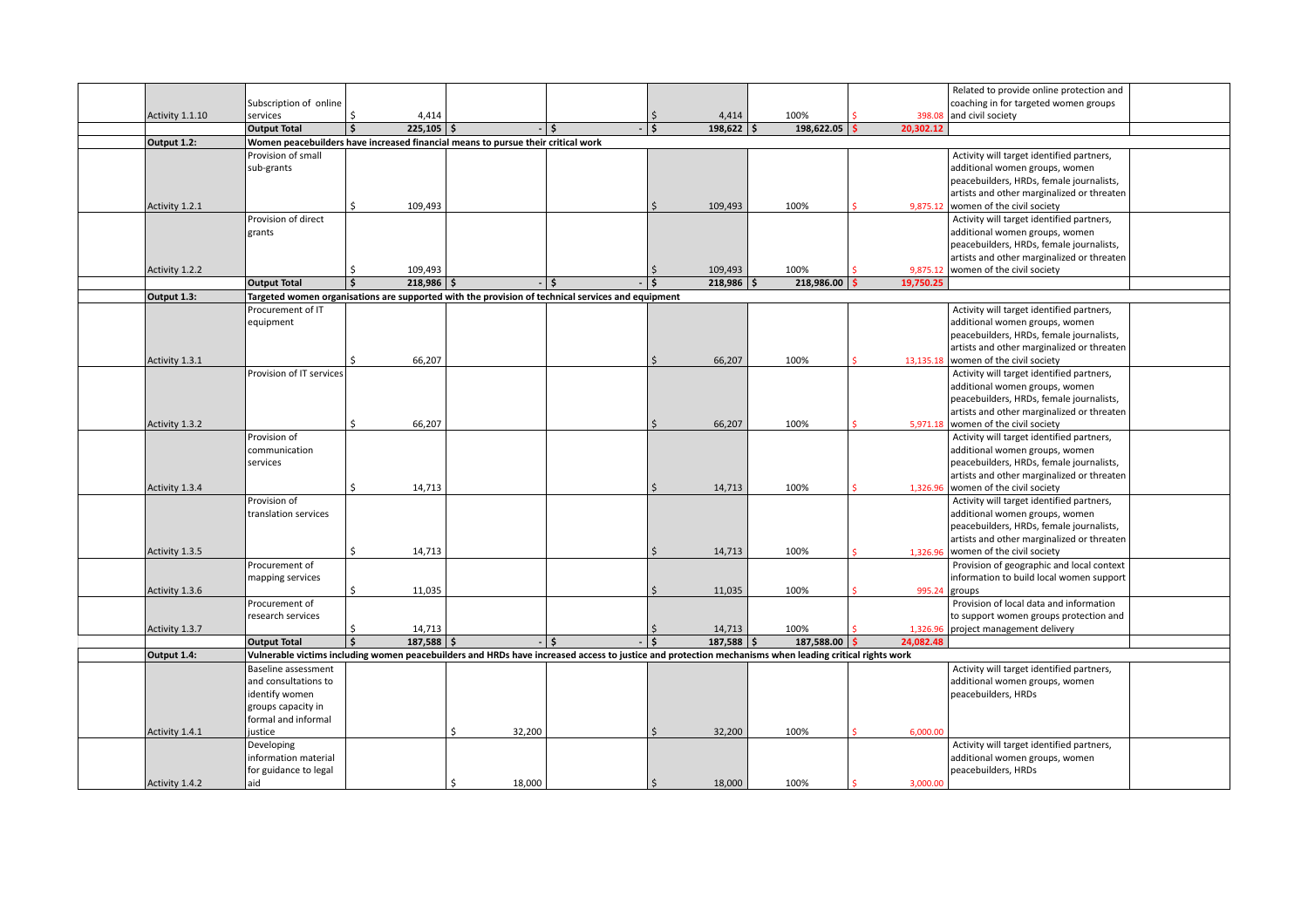|                  | Protection activities                                     |                    |              |               |              |                                                                                                               |                    |              |            |           | Activity will target identified partners,                                  |  |
|------------------|-----------------------------------------------------------|--------------------|--------------|---------------|--------------|---------------------------------------------------------------------------------------------------------------|--------------------|--------------|------------|-----------|----------------------------------------------------------------------------|--|
|                  | including access to                                       |                    |              |               |              |                                                                                                               |                    |              |            |           | additional women groups, women                                             |  |
|                  | justice and petition                                      |                    |              |               |              |                                                                                                               |                    |              |            |           | peacebuilders, HRDs                                                        |  |
|                  | rights of grassroots                                      |                    |              |               |              |                                                                                                               |                    |              |            |           |                                                                            |  |
|                  | women CBOs and                                            |                    |              |               |              |                                                                                                               |                    |              |            |           |                                                                            |  |
| Activity 1.4.3   | <b>HRDs</b>                                               |                    |              | <sup>5</sup>  | 36,500       |                                                                                                               | ς.                 | 36,500       | 100%       |           |                                                                            |  |
|                  | Organizing training                                       |                    |              |               |              |                                                                                                               |                    |              |            |           | Activity will target identified partners,                                  |  |
|                  | sessions for women                                        |                    |              |               |              |                                                                                                               |                    |              |            |           |                                                                            |  |
|                  | legal aid providers on                                    |                    |              |               |              |                                                                                                               |                    |              |            |           | additional women groups, women<br>peacebuilders, HRDs, female journalists, |  |
|                  |                                                           |                    |              |               |              |                                                                                                               |                    |              |            |           |                                                                            |  |
| Activity 1.4.4   | access to justice                                         |                    |              | $\zeta$       | 52,500       |                                                                                                               | Ś.                 | 52,500       | 100%       |           | artists and other marginalized or threaten<br>women of the civil society   |  |
|                  | opportunities                                             |                    |              |               |              |                                                                                                               |                    |              |            |           |                                                                            |  |
|                  | Training of CBOs on                                       |                    |              |               |              |                                                                                                               |                    |              |            |           | Activity will target identified partners,                                  |  |
|                  | how to responsibly                                        |                    |              |               |              |                                                                                                               |                    |              |            |           | additional women groups, women                                             |  |
|                  | and effectively                                           |                    |              |               |              |                                                                                                               |                    |              |            |           | peacebuilders, HRDs, female journalists,                                   |  |
|                  | support communities                                       |                    |              |               |              |                                                                                                               |                    |              |            |           | artists and other marginalized or threaten                                 |  |
|                  | for denial of justice                                     |                    |              |               |              |                                                                                                               |                    |              |            |           | women of the civil society                                                 |  |
|                  | and human right                                           |                    |              | $\zeta$       |              |                                                                                                               |                    |              |            |           |                                                                            |  |
| Activity 1.4.5   | violations.                                               |                    |              |               | 36,000       |                                                                                                               | $\zeta$            | 36,000       | 80%        |           |                                                                            |  |
|                  | Creating networks of                                      |                    |              |               |              |                                                                                                               |                    |              |            |           | Activity will target identified partners,                                  |  |
|                  | victim protection                                         |                    |              |               |              |                                                                                                               |                    |              |            |           | additional women groups, women                                             |  |
|                  | agencies                                                  |                    |              |               |              |                                                                                                               |                    |              |            |           | peacebuilders, HRDs, female journalists,                                   |  |
|                  |                                                           |                    |              |               |              |                                                                                                               |                    |              |            |           | artists and other marginalized or threaten                                 |  |
| Activity 1.4.6   |                                                           |                    |              | <sup>\$</sup> | 12,000       |                                                                                                               | $\zeta$            | 12,000       | 80%        |           | women of the civil society                                                 |  |
|                  | Protection trainings                                      |                    |              |               |              |                                                                                                               |                    |              |            |           | Activity will target identified partners,                                  |  |
|                  |                                                           |                    |              |               |              |                                                                                                               |                    |              |            |           | additional women groups, women                                             |  |
|                  |                                                           |                    |              |               |              |                                                                                                               |                    |              |            |           | peacebuilders, HRDs, female journalists,                                   |  |
|                  |                                                           |                    |              |               |              |                                                                                                               |                    |              |            |           | artists and other marginalized or threaten                                 |  |
| Activity 1.4.7   |                                                           | \$                 | 213,335      |               |              |                                                                                                               |                    |              | 100%       | 14,029.42 | women of the civil society                                                 |  |
|                  | Dialogues,                                                |                    |              |               |              |                                                                                                               |                    |              |            |           | Activity will target identified partners,                                  |  |
|                  | consultations and                                         |                    |              |               |              |                                                                                                               |                    |              |            |           | additional women groups, women                                             |  |
|                  | research                                                  |                    |              |               |              |                                                                                                               |                    |              |            |           | peacebuilders, HRDs, female journalists,                                   |  |
|                  |                                                           |                    |              |               |              |                                                                                                               |                    |              |            |           | artists and other marginalized or threaten                                 |  |
| Activity 1.4.8   |                                                           |                    |              |               |              |                                                                                                               |                    |              | 100%       |           | women of the civil society                                                 |  |
|                  | <b>Output Total</b>                                       | \$                 | $213,335$ \$ |               | $187,200$ \$ |                                                                                                               | Ś.                 | $187,200$ \$ | 177,600.00 | 23,029.42 |                                                                            |  |
|                  |                                                           |                    |              |               |              |                                                                                                               |                    |              |            |           |                                                                            |  |
| Output 1.5       | Preservation of creative and artistic expressions         |                    |              |               |              |                                                                                                               |                    |              |            |           |                                                                            |  |
|                  | <b>Artistic Residences</b>                                |                    |              |               |              |                                                                                                               |                    |              |            |           | Dedicated Art spaces for female artists                                    |  |
| Activity 1.5.1   |                                                           | \$                 | 36,782       |               |              |                                                                                                               | \$                 | 36,782       | 100%       | 3,317.35  | empowerment and growth                                                     |  |
|                  | Masterclasses                                             |                    |              |               |              |                                                                                                               |                    |              |            |           | Dedicated Art spaces for female artists                                    |  |
| Activity 1.5.2   |                                                           | \$                 | 14,713       |               |              |                                                                                                               | Ś.                 | 14,713       | 100%       | 1,326.96  | empowerment and growth                                                     |  |
|                  | Provision of small                                        |                    |              |               |              |                                                                                                               |                    |              |            |           | Dedicated Art spaces for female artists                                    |  |
| Activity 1.5.3   | sub-grants                                                | Ŝ.                 | 88,276       |               |              |                                                                                                               | $\zeta$            | 88,276       | 95%        |           | 7,961.57 empowerment and growth                                            |  |
|                  | Provision of artistic                                     |                    |              |               |              |                                                                                                               |                    |              |            |           | Dedicated Art spaces for female artists                                    |  |
| Activity 1.5.4   | services                                                  | $\mathsf{\hat{S}}$ | 36,782       |               |              |                                                                                                               |                    | 36,782       | 100%       | 3.317.35  | empowerment and growth                                                     |  |
|                  | <b>Output Total</b>                                       | $\dot{\mathsf{s}}$ | $176,553$ \$ |               |              | $-1$ s                                                                                                        | 5 ا -              | $176,553$ \$ | 172,139.20 | 15,923.23 |                                                                            |  |
| <b>OUTCOME 2</b> |                                                           |                    |              |               |              | State authorities have greater means to protect and provide assistance to vulnerable and marginalised victims |                    |              |            |           |                                                                            |  |
| Output 2.1       | Support to judicial systems practitioners and authorities |                    |              |               |              |                                                                                                               |                    |              |            |           |                                                                            |  |
|                  | Gap assessment on                                         |                    |              |               |              |                                                                                                               |                    |              |            |           | Dedicated trainings for judicial system                                    |  |
|                  | witness protection                                        |                    |              |               |              |                                                                                                               |                    |              |            |           | practioners including magistrates,                                         |  |
| Activity 2.2.1   | and available services                                    |                    |              | \$            | 32,000       |                                                                                                               | Ś.                 | 32,000       | 80%        |           | lawyers and judges                                                         |  |
|                  | Training state                                            |                    |              |               |              |                                                                                                               |                    |              |            |           | Dedicated trainings for judicial system                                    |  |
|                  | authorities in witness                                    |                    |              |               |              |                                                                                                               |                    |              |            |           | practioners including magistrates,                                         |  |
|                  | protection processes                                      |                    |              |               |              |                                                                                                               |                    |              |            |           | lawyers and judges with a tailored                                         |  |
|                  | and mechanisms                                            |                    |              |               |              |                                                                                                               |                    |              |            |           | training on women witness protection                                       |  |
| Activity 2.2.2   |                                                           |                    |              | \$            | 41,903       |                                                                                                               |                    | 41,903       | 80%        |           | requirements and specificitiess                                            |  |
| Activity 2.2.3   |                                                           |                    |              |               |              |                                                                                                               | $\dot{\mathsf{S}}$ |              |            |           |                                                                            |  |
| Activity 2.2.4   |                                                           |                    |              |               |              |                                                                                                               | $\mathsf{S}$       |              |            |           |                                                                            |  |
| Activity 2.2.5   |                                                           |                    |              |               |              |                                                                                                               | $\mathsf{S}$       |              |            |           |                                                                            |  |
|                  |                                                           |                    |              |               |              |                                                                                                               |                    |              |            |           |                                                                            |  |